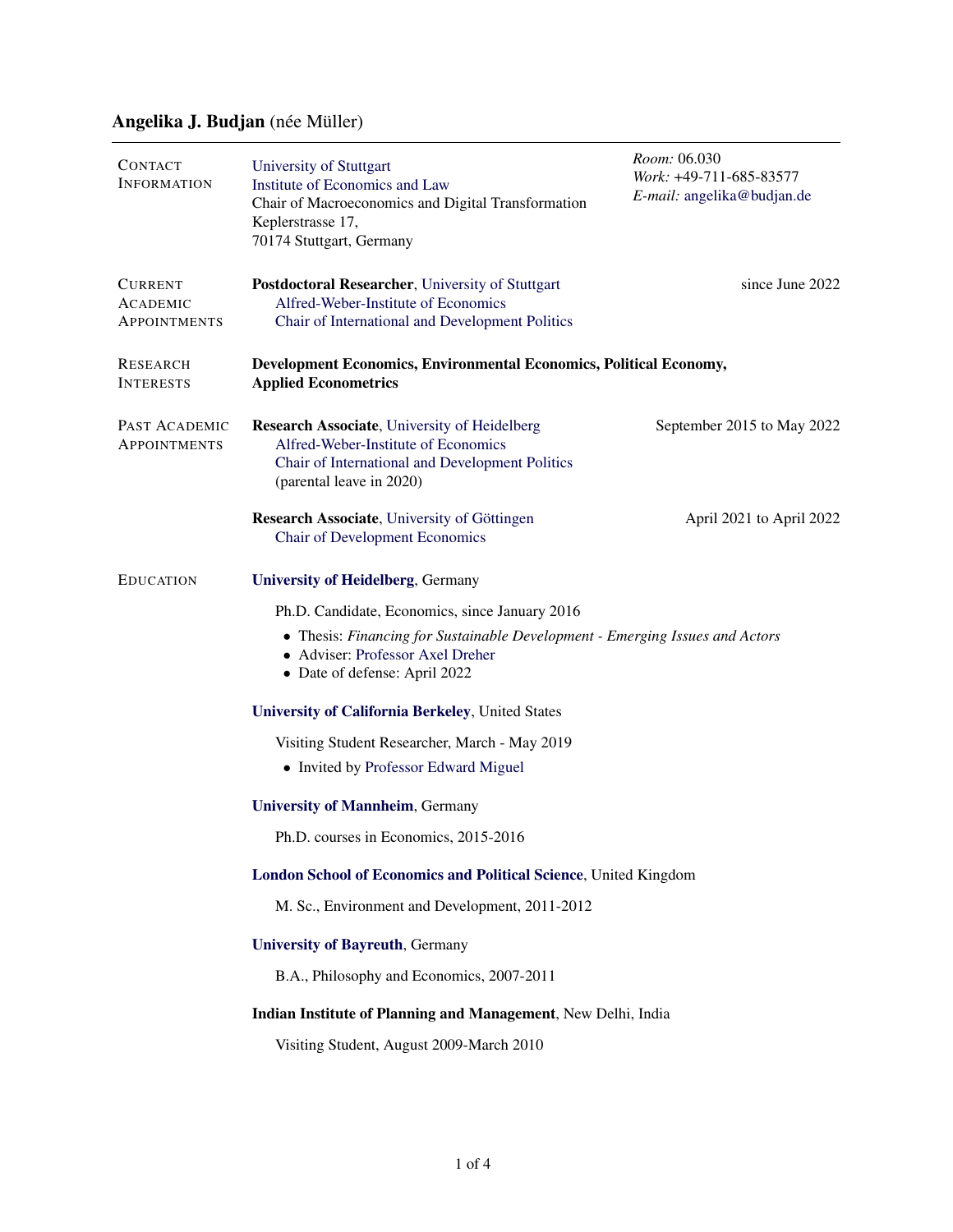| <b>RESEARCH PAPERS</b>                    | [1] Democracy and Aid Donorship (with Andreas Fuchs), American Economic Journal:<br><b>Economic Policy</b> , 13(4): 217-238, November 2021                                                                                                                                                                                            |                                                                                                                           |  |  |
|-------------------------------------------|---------------------------------------------------------------------------------------------------------------------------------------------------------------------------------------------------------------------------------------------------------------------------------------------------------------------------------------|---------------------------------------------------------------------------------------------------------------------------|--|--|
|                                           | [2] Broken Promises - Evaluating an Incomplete Cash Transfer Program (with Utz Pape<br>and Laura Ralston) R&R at the Journal of Public Economics                                                                                                                                                                                      |                                                                                                                           |  |  |
| <b>WORK IN</b><br><b>PROGRESS</b>         | [3] Move on up - Electrification and Internal Migration                                                                                                                                                                                                                                                                               |                                                                                                                           |  |  |
|                                           | [4] Perceived Relative Wealth and Contributions to an Environmental Public Good (with<br>Anca Balietti, and Tillman Eymess)                                                                                                                                                                                                           |                                                                                                                           |  |  |
|                                           | [5] Perceived Control and Beliefs about Health Impacts of Pollution – Evidence from an<br>Online Experiment in India (with Anca Balietti, Tillman Eymess, and Alice Solda)                                                                                                                                                            |                                                                                                                           |  |  |
|                                           | [6] The Political Economy of Emerging Donor Aid) (with Axel Dreher)                                                                                                                                                                                                                                                                   |                                                                                                                           |  |  |
| <b>COLLECTED</b><br><b>WORKS</b>          | [7] BRICS and Foreign Aid (with Gerda Asmus and Andreas Fuchs) in The World Scientific<br>Reference on the Economies of the BRICS Countries (edited by Soo Yoon Kim), World<br>Scientific, Singapore.                                                                                                                                 |                                                                                                                           |  |  |
| <b>TEACHING</b>                           | <b>University of Heidelberg, Germany</b>                                                                                                                                                                                                                                                                                              |                                                                                                                           |  |  |
| <b>EXPERIENCE</b>                         | • Macroeconomics (undergraduate)                                                                                                                                                                                                                                                                                                      | <b>Winter 2021/22</b>                                                                                                     |  |  |
|                                           |                                                                                                                                                                                                                                                                                                                                       | <b>Winter 2020/21</b><br><b>Winter 2019/20</b><br><b>Winter 2018/19</b><br><b>Winter 2016/17</b><br><b>Winter 2015/16</b> |  |  |
|                                           | • Applied Statistical Methods (undergraduate)                                                                                                                                                                                                                                                                                         | <b>Winter 2017/18</b><br><b>Winter 2016/17</b>                                                                            |  |  |
|                                           | <b>University of Bayreuth, Germany</b>                                                                                                                                                                                                                                                                                                |                                                                                                                           |  |  |
|                                           | • Academic Writing and Presenting (undergraduate)                                                                                                                                                                                                                                                                                     | Summer 2011                                                                                                               |  |  |
| <b>CONFERENCE</b><br><b>PRESENTATIONS</b> | 2022: CSAE                                                                                                                                                                                                                                                                                                                            |                                                                                                                           |  |  |
|                                           | 2021: EPCS at University of Lille, GDE at GIGA and Helmut-Schmidt University Ham-<br>burg, Beyond Basic Questions Workshop, EEA-ESEM Virtual Conference in Copenha-<br>gen                                                                                                                                                            |                                                                                                                           |  |  |
|                                           | 2019: EAERE at University of Manchester, Jan Tinbergen European Peace Science Con-<br>ference in The Hague, AEL at DIW and KfW Berlin, Interdisciplinary PhD Workshop on<br>Sustainable Development at Columbia University, Giannini Foundation of Agricultural<br>and Resource Economics Student Conference at UC Davis              |                                                                                                                           |  |  |
|                                           | 2018: AUROE Workshop for Young Researchers at Osnabrück University, FHM De-<br>velopment Economics Workshop at University of Mannheim, Beyond Basic Questions<br>Workshop, International Political Economy Society Conference at MIT, Sustainability<br>and Development Conference at University of Michigan                          |                                                                                                                           |  |  |
|                                           | 2017: Conference on BRICS and the Global Economy at National University of Singapo-<br>re, European Public Choice Society at CEU Budapest, ZEW Public Finance Conference,<br>AEL at University of Goettingen, Beyond Basic Questions Workshop, DIAL Develop-<br>ment Conference, Aid and Investment Workshop at Heidelberg University |                                                                                                                           |  |  |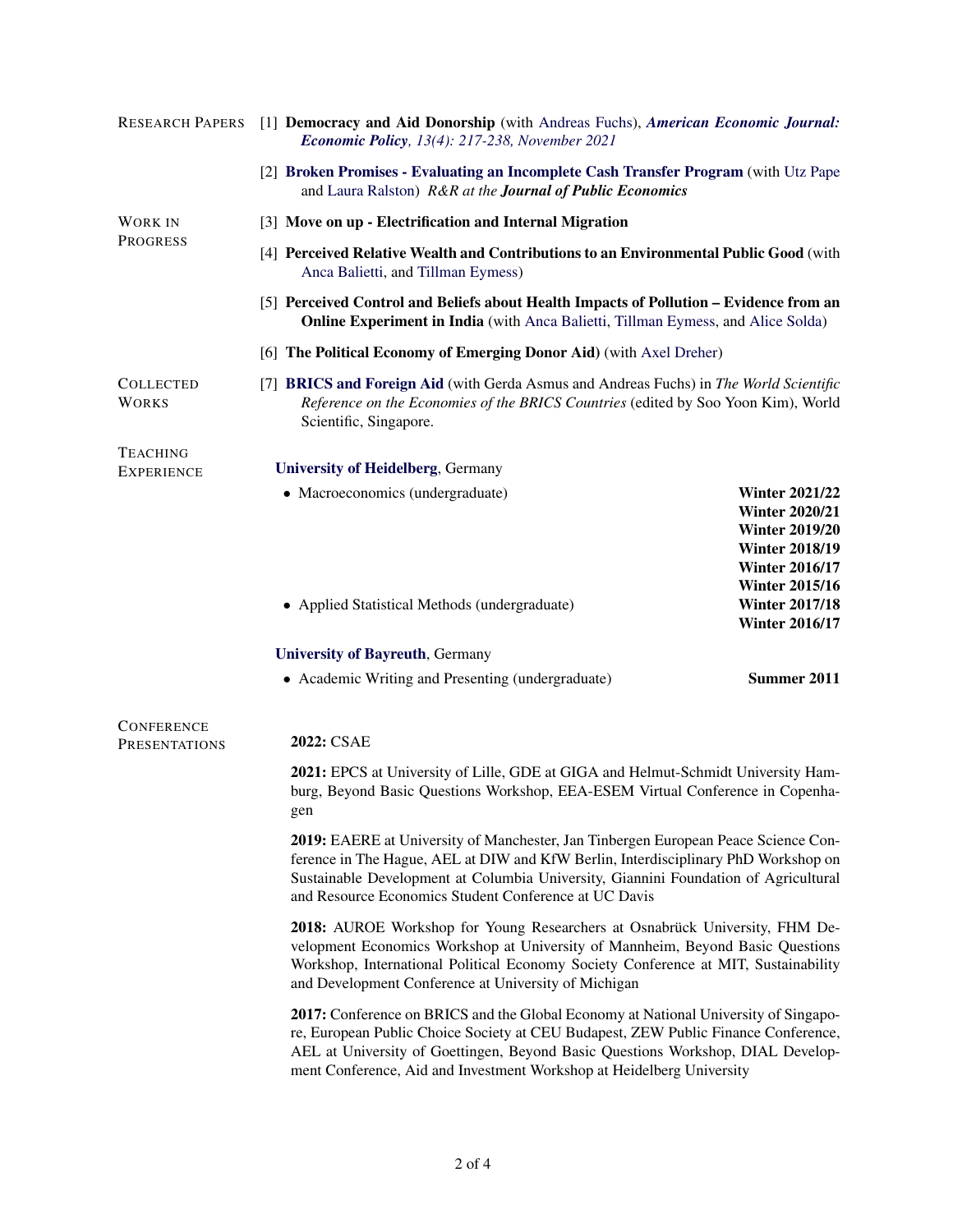| <b>OTHER</b><br>PUBLICATIONS AND<br><b>POLICY REPORTS</b> | [8] Auswirkungen eines abgebrochenen Cash-Transfer-Programmes im Südsudan in KfW<br>Quarterly Review, 4. Quartal 2021.                                                                                                                                              |  |  |
|-----------------------------------------------------------|---------------------------------------------------------------------------------------------------------------------------------------------------------------------------------------------------------------------------------------------------------------------|--|--|
|                                                           | [9] Are Democracies More Likely to Give Development Aid? The Answer Is Surprising.<br>(with Andreas Fuchs) in The First Tranche (AidData's Blog), October 8, 2019.                                                                                                  |  |  |
|                                                           | [10] Impact of Program Cancellation due to Conflict (Utz Pape and Laura Ralston) in <i>Im</i> -<br>pact of Conflict and Shocks on Poverty - South Sudan Poverty Assessment 2017 (Report<br>No: AUS0000204), Poverty & Equity Global Practice - Africa, June 2018.   |  |  |
|                                                           | [11] Russia's Foreign Aid Re-emerges (with Gerda Asmus and Andreas Fuchs) in The First<br>Tranche (AidData's Blog), April 9, 2018.                                                                                                                                  |  |  |
|                                                           | [12] Think Pinc Chiribiquete - Financing Solutions for the Territorial Sustainable Land<br>Use Plan (with Alexandra Pinzon, Gleice Lima, Helen Bellfield, Jaqueline Wagnon,<br>Nick Oakes and Rachel Pasternack) Global Canopy Programme, June 22, 2015.            |  |  |
|                                                           | [13] Arguments for Biodiversity Conservation in Natura 2000 Sites: An Analysis Based on<br>LIFE Projects (with Joachim Maes) Deliverable of the FP7 project BESAFE (Biodiver-<br>sity and Ecosystem Services - Arguments for our Future Environment), August, 2015. |  |  |
| PROFESSIONAL<br><b>EXPERIENCE</b>                         | The World Bank, Washington, United States<br>Short Term Consultant at the Poverty Global Practice<br>December 2017 - June 2018                                                                                                                                      |  |  |
|                                                           | Global Canopy Programme, Oxford, United Kingdom<br>Junior Analyst at the Unlocking Forest Finance Project<br>January - June 2015                                                                                                                                    |  |  |
|                                                           | European Commission Joint Research Centre, Ispra, Italy<br>Trainee at the Institute for Environment and Sustainability<br>June 2013 - June 2014                                                                                                                     |  |  |
|                                                           | <b>International Federation of Red Cross and Red Crescent Societies, Geneva, Switzerland</b><br>Intern at Community Preparedness and Risk Reduction<br>September 2012 - March 2013                                                                                  |  |  |
|                                                           | The Energy and Resources Institute, New Delhi, India<br><b>DAAD</b> Research Intern<br>November 2010 - March 2011                                                                                                                                                   |  |  |
| <b>GRANTS AND</b><br><b>FELLOWSHIPS</b>                   | Travel Grant, heiDOCS Grant, University of Heidelberg<br>Funding for 3 month research stay at University of California Berkeley, United States                                                                                                                      |  |  |
|                                                           | Research Grant, heiDOCS Grant, University of Heidelberg<br>Grant for data collection for the project On the Willingness to Pay for Clean Air                                                                                                                        |  |  |
|                                                           | Workshop Funding, Field of Focus 4: Self-Regulation and Regulation, University of Heidel-<br>berg<br>Co-funding for the workshop "Tracking International Aid and Investment from Developing<br>and Emerging Economies", September 22-23, 2017, Heidelberg.          |  |  |
|                                                           | Fellow at HCE Zukunftskolleg, Heidelberg Center for the Environment<br>April 2018 - March 2019                                                                                                                                                                      |  |  |
|                                                           | Research Scholarship Holder, German Academic Exchange Service<br>Field research at The Energy and Resources Institute, New Delhi, September 2010-February<br>2011.                                                                                                  |  |  |